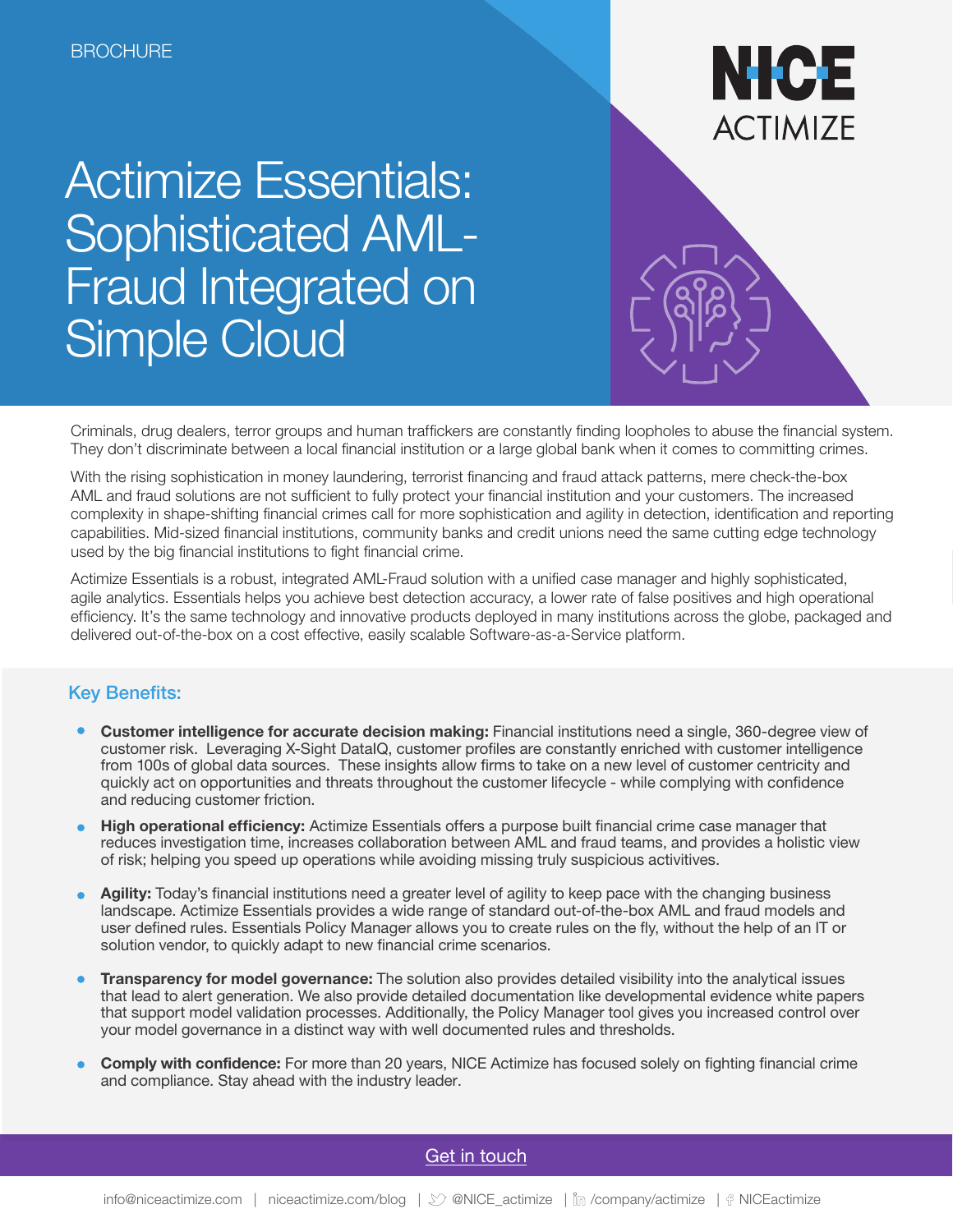AN INTEGRATED APPROACH TO PREVENTING FINANCIAL CRIME: MORE SYNERGY, LOWER COSTS

Actimize Essentials offers agile, sophisticated AML and fraud prevention solutions to address today's dynamic threats.

## Actimize Essentials: End-to-End Financial Crime Prevention on Cloud

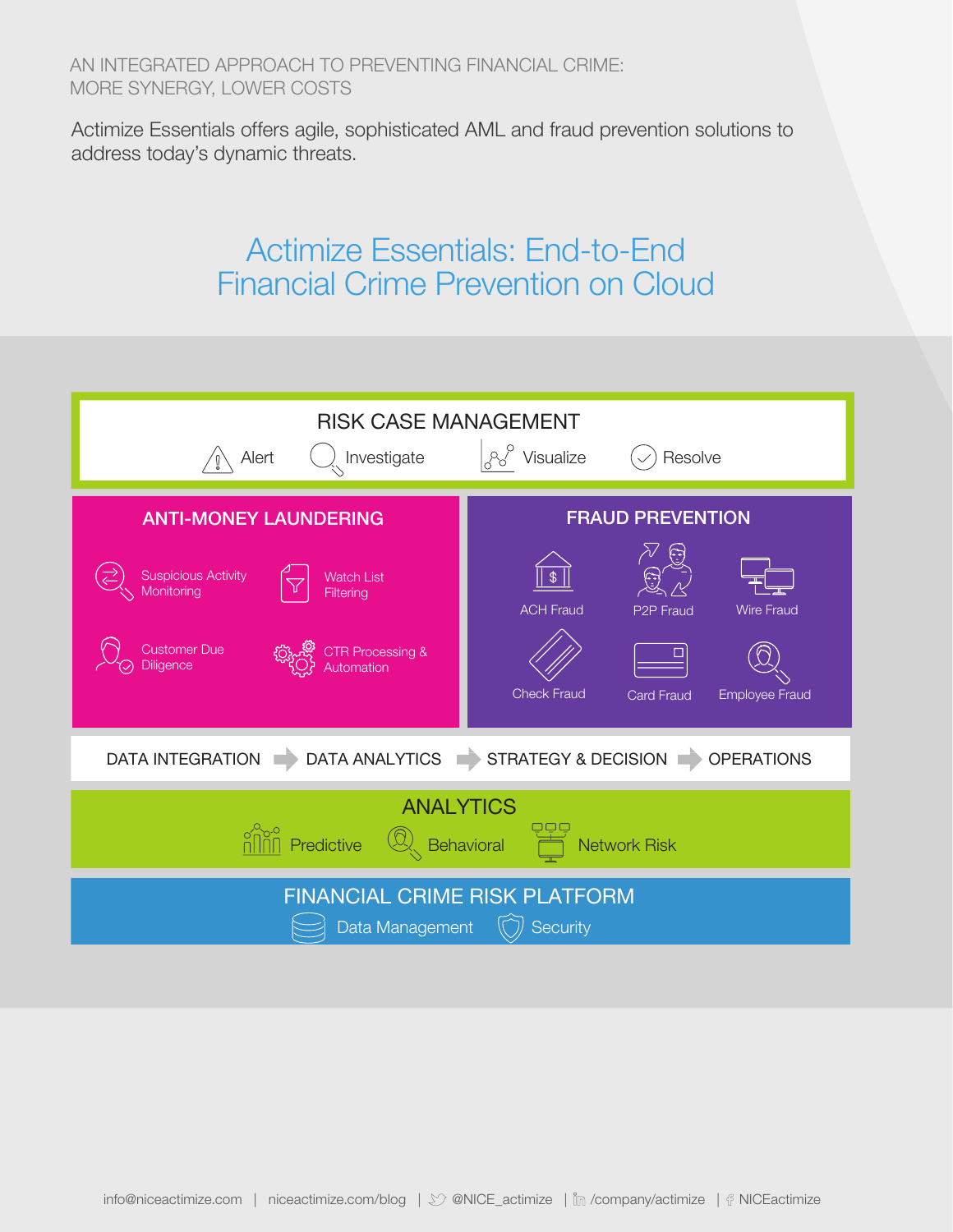#### Unified Financial Crime Case Management System

Increase your operational efficiency by investigating and preparing cases from a single, integrated AML-Fraud case management system. A modernized user experience displays visual relationships across entities to quickly identify connections and reveal deep insights. This purposebuilt case management system offers automatic prioritization of near real-time alerts and high focus transactions, alert consolidation and suppression, predefined workflows, alert management and ad-hoc reporting capabilities.

This helps investigation teams optimize their operations and empowers analysts to do more than just go through the motions allowing them to truly focus on risk all while improving investigations.

#### Customer Intelligence

Leveraging X-Sight DataIQ, financial services organizations gain a comprehensive and enriched view of customer risk from a wide variety of global data sources. It eliminates the need for time consuming manual research by streamlining investigations and returning a single set of actionable and verified intelligence based on global data sources. These insights can be leveraged for better risk scoring, as well as faster investigations and decisioning.

#### Consortium Analytics

Actimize Essentials provides a unique combination of advanced machine learning capabilities, out-of-the-box detection scenarios and user defined rules that provide best detection rate and reduced false positives. The user defined rules help AML and fraud strategists quickly address greater financial crime nuances that come with a changing business landscape. Essentials uses the power of Collective Intelligence across the industry to provide one calibrated score automatically.

#### Policy and Rule Management

Create new detection policies with a simple point and click intuitive interface that allows for quick responses to new regulatory changes and new types of AML and fraud attacks. Save time by writing rules that can be created, tested and promoted within a matter of minutes without IT involvement. Policy Manager also helps financial institutions to manage their analytics in a distinct way and have an increased control of the solution's detection logic.

#### Prevent Fraud in Real-Time

The Essentials fraud solution operates in real-time mode to screen all transactions and calculate risk scores, quickly returning a decision to the payment or online banking platform to block or delay a transaction. The solution also provides Teller API functionality that allows bank tellers to examine incoming deposits in real time. The solution offers specialized analytics models and predictive variables to forecast and uncover sophisticated fraud attacks like

business email compromise, social engineering and account takeover, enabling you to protect your legitimate customers.

These models are developed to identify various types of payment fraud such as ACH, wire, UK and European Union payment types, split deposit, check kiting, card and employee fraud perpetrated across multiple channels such as web, mobile, offline and branch.

#### Collaborative Investigative Tool

NICE Actimize's Detection and Research Tool (DART) uses the solution's collaboration and analysis features to offer selfservice investigations. DART goes beyond basic aggregation and reporting to dramatically improve productivity and accuracy. It allows business users to conduct complex, data-driven investigations, without help from IT, by providing them with a tool to query relevant data to gain context behind a particular alert.

#### Regulatory Reporting

Be prepared for examinations and audits with a flexible reporting system to review highrisk customers, Periodc Review metrics, SARs, and more.

#### Fast Deployment and Seamless Upgrades

Actimize Essentials offers outof-the-box data connectors that allow for short, efficient project implementation cycles and faster deployments. As new features and capabilities are added, they become available as part of seamless upgrades.

Actimize Essentials offers the most sophisticated out-of-the-box detection capabilities built with industry recognized best practices. By pre-packaging solutions, financial institutions benefit from accelerated deployment, instead of building from scratch.

The Essentials solution has helped many mid-sized financial institutions stay ahead of financial crime by providing agile advanced analytics, improved operational efficiency and best detection rate.